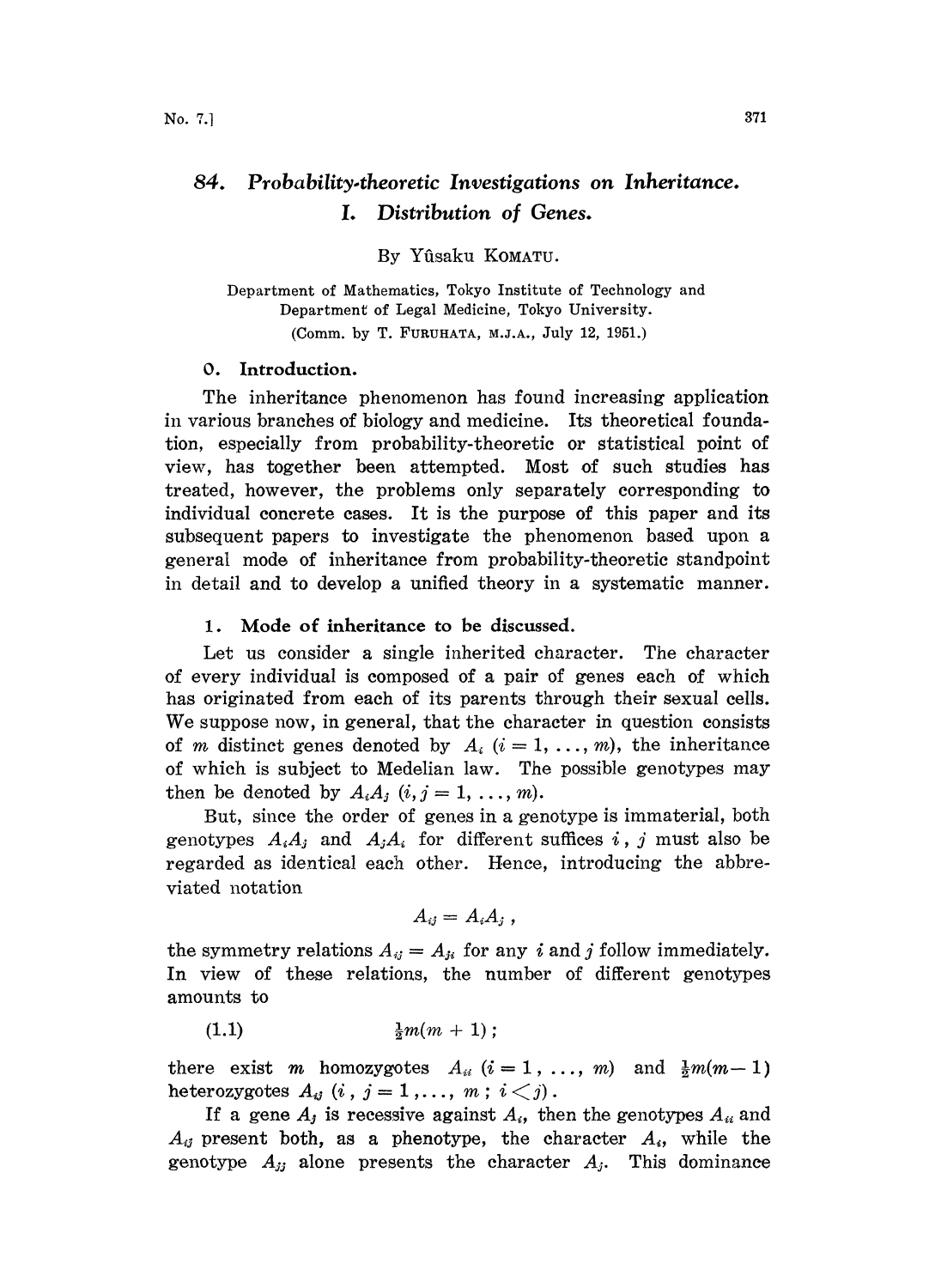relation itself having no effect upon other genotypes, we conclude that the existence of a dominance relation diminishes the number of phenotypes by one compared with that of genotypes. But if genes  $A_i$  and  $A_j$  are equally intensive each other, three genotypes  $A_{ii}$ ,  $A_{ij}$  and  $A_{jj}$  present, as phenotypes, the characters  $A_i$ ,  $A_iA_j$ and  $A_i$  respectively, and hence the passage from genotypes to phenotypes does not cause the diminution of the number. Therefore, if there exist  $l$  dominance relations on the whole between m genes, the number of different phenotypes becomes

(1.2) 
$$
m^* = \frac{1}{2}m(m+1) - l.
$$

### 2. Frequencies of genes.

Now, we denote by  $p_i$  the (relative) frequency, i.e. the probability of distribution, of the gene  $A_i$  in a population, while by  $\overline{A}_{ii}$  and  $\overline{A}_{ij}$ the frequencies of homozygote  $A_{ii}$  and heterozygote  $A_{ii}$  respectively. These quantities must evidently satisfy the *fundamental relations* 

(2.1) 
$$
\sum_{i=1}^{m} p_i = 1
$$
 and  $\sum_{i=1}^{m} \bar{A}_{ii} + \sum_{i < j} \bar{A}_{ij} = 1$ 

If the population is in an equilibrium state with respect to distribution of genes, the frequencies of genotypes are given by

(2.2) 
$$
\bar{A}_{ii} = p_i^2
$$
,  $\bar{A}_{ij} = 2p_i p_j$   $(i, j = 1, ..., m; i < j)$ .

When dominance relations are existent, the frequency of phenotype  $A^*_{\mu}$  possessing dominant gene  $A_i$  is then given by

$$
(2.3) \qquad \bar{A}^*_{\mu} = p_i^2 + 2p_i p_j + 2p_i p_k + \cdots \quad (\mu = 1, \ldots, m^*)
$$

 $+ 2p_i p_j + 2p_i p_k + \cdots \quad (\mu = 1, \ldots, m^*)$ <br>supposed to be the corresponding rection.<br>1) we obtain the corresponding identity.  $A_j$ ,  $A_k$ ,  $\cdots$  being supposed to be the corresponding recessive genes. In view of (2.1) we obtain the corresponding identity

(2.4) 
$$
\sum_{\mu=1}^{m^*} \bar{A}_{\mu}^* = 1.
$$

In quantitative treatment of an inherited character, the directly observed quantities are merely the frequencies of phenotypes, and hence the relative frequencies  $\tilde{A}^*_{\mu}$  ( $\mu = 1, \ldots, m^*$ ) are regarded as to be basic. In probability-theoretic study of inheritance phenomenon, however, the frequencies  $p_i$   $(i = 1, ..., m)$  play strictly important role. These fundamental quantities must therefore be calculated suitably in such a manner that the above mentioned relations are satisfied. Now, the frequencies of genes and of phenotypes must, in fact, satisfy the relations  $(2.1)$  and  $(2.4)$ . It is therefore necessary to determine the unknown quantities  $p_i$  from the simultaneous equations (2.3) under the condition (2.1),  $\bar{A}^*_{\mu}$  being supposed to be given. Hence, the question is essentially to determine  $m-1$  quantities from  $m^*-1$  independent equations. As the number of equations exceeds that of the unknown quantities by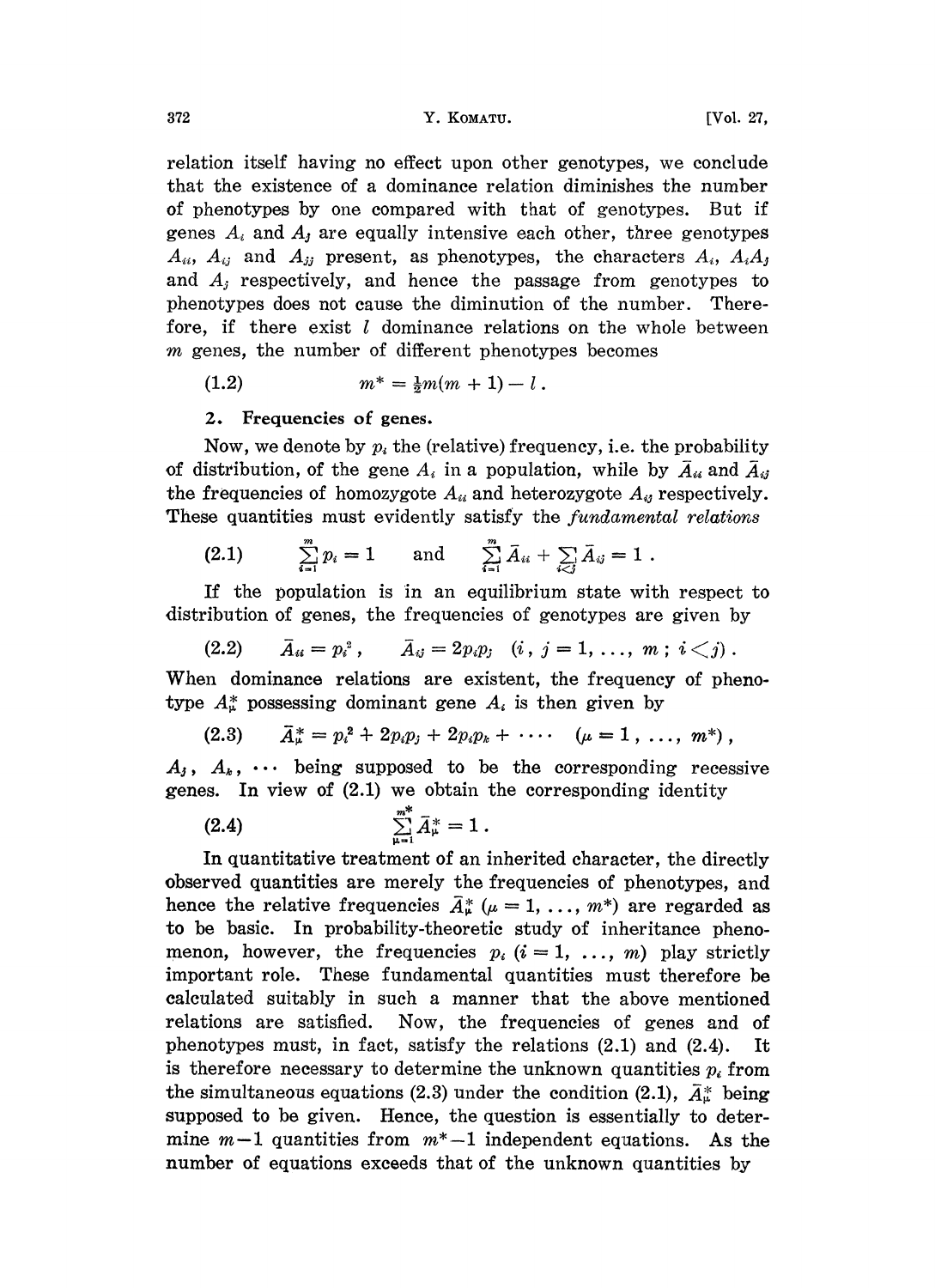No. 7.] Investigations on Inheritance. I. Distribution of Genes. 373

$$
(2.5) \qquad (m^*-1)-(m-1)=\tfrac{1}{2}m(m-1)-l\ ,
$$

the observed frequencies of phenotypes must satisfy certain relations which are equal to the difference (2.5) in number and are independent of each other and also of the fundamental relation  $(2.4)$ ; i.e.  $m^* - m$ . In other words, in any population with equilibrium distribution, the irequencies of phenotypes may not be quite arbitrary, but certain relations of the above cited sort must be satisfied, which may and will in the sequel be called *equilibrium* conditions.

Although the existence of recessive genes makes generally impossible to know directly the explicit frequencies of geaotypes, the similar circumstances as noticed above for phenotypes are also valid for genotypes. Here the necessary number of equilibrium conditions is  $(\frac{1}{2}m(m + 1) - 1) - (m-1) = \frac{1}{2}m(m-1)$ , which is equal to the number of heterozygotes. These conditions can explicitly be obtained in following manner. In fact, if the distribution is in equilibrium state, it is necessary that the relations  $\bar{A}_{ii}^2 = (2p_ip_j)^2 = 4p_i^2p_j^2 = 4\bar{A}_{ii}\bar{A}_{jj}$  hold for every pair of different i and j. Conversely, it is easily seen that these  $\frac{1}{2}m(m-1)$  relations

$$
(2.6) \qquad \qquad \bar{A}_{ij}{}^{2} = 4 \bar{A}_{ii} \bar{A}_{jj} \qquad \qquad (i, j = 1, \ldots, m; i < j)
$$

also suffice for the distribution to be in equilibrium.

In theoretical treatment of problems, there needs frequently to know frequencies of genes from those of genotypes. If the considered population is in an equilibrium state, various methods for this purpose will be possible according to the above meationed circumstances. For instance, we may simply put<br>
(2.7)  $p_i = \sqrt{\overline{A}_{ii}}$ ,

$$
(2.7) \t\t\t p_i = \sqrt{\bar{A}_{ii}}\,,
$$

or also

(2.8) 
$$
p_i = 1 - \sum_{j \neq i} \sqrt{\bar{A}_{jj}}.
$$

In the quantitative theory of inheritance the frequencies  $p_i(i = 1,$ ..., m) of genes are the quantities playing the definitively important role. Moreover, on the way of many calculations, the fundamental relation  $\sum p_i = 1$  will frequently be used very effectively. It is therefore not only disagreeable but also very inconvenient that this relation is satisfied by calculated values only within a certain extent of errors. It is in any case to be desired that we obtain formulae for calculating frequencies of genes in which this relation is always satisfied identically. From this point of view, the formulae (2.7) and (2.8) are both to be regarded incomplete. But, by combining these formulae, we can establish new formulae for which our requirement is fulfilled. Namely, we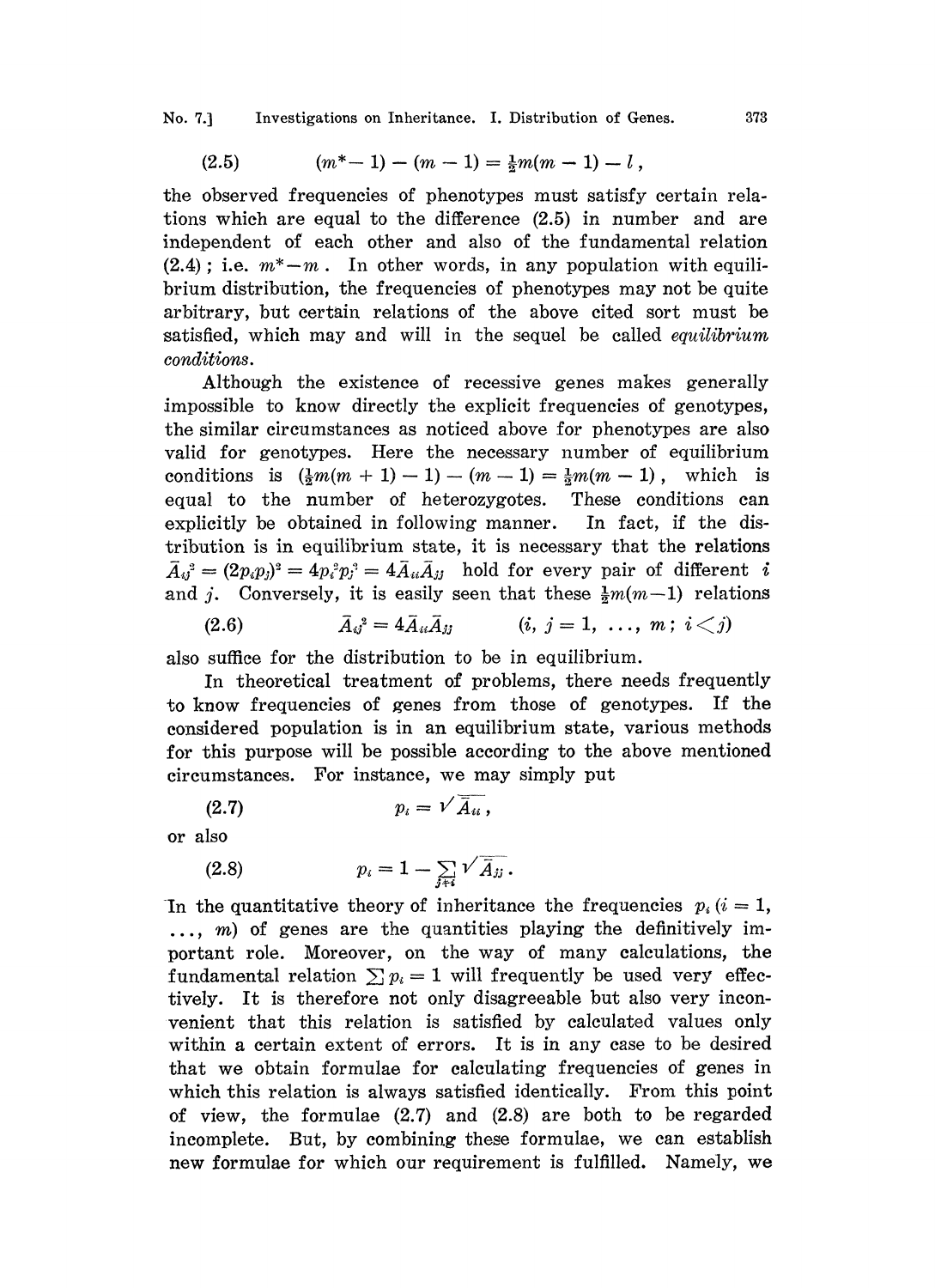#### 374 Y. KOMATU. [Vo|. 27,

can take the mean of both formulae with weight  $(m-1):1$ .

Such formulae are of course not necessarily unique. In fact, we can obtain another such formula also fulfilling our requirement. We will take here remarkable formulae which do not contain even a square-root process, as follows. In view of  $\sum p_i = 1$  we obtain

$$
\bar{A}_{ii} + \frac{1}{2} \sum_{j \neq i} \bar{A}_{ij} = p_i^2 + \frac{1}{2} \sum_{j \neq i} 2p_i p_j = p_i \left( p_i + \sum_{j \neq i} p_j \right) = p_i ,
$$

from which we get the formulae for calculating frequencies of genes:

$$
(2.9) \quad p_i = \bar{A}_{ii} + \tfrac{1}{2} \sum_{j \neq i} \bar{A}_{ij} = \tfrac{1}{2} \left( \bar{A}_{ii} + \sum_{j=1}^m \bar{A}_{ij} \right) \quad (i = 1, \ldots, m) \, .
$$

It is easy to verify that they satisfy identically the fundamental relation required.

### 3. Constancy of equilibrium concerning generations.

Let us consider again a population which has an equilibrium distribution of the inherited character. Then, the frequencies of genotypes are given by the formulae (2.2), i.e.

(3.1) 
$$
\bar{A}_{ii} = p_i^2
$$
,  $\bar{A}_{ij} = 2p_i p_j$   $(i + j)$ .

Suppose now that matings in the population take place at random with respect to the character; in other words, that the rate of matings  $A_{ij} \times A_{ik}$  is equal to the probability of selecting the corresponding pair of  $A_{ij}$  and  $A_{hk}$  in the population. The number of possible different matings regarding genotypes is then equal to  $\frac{1}{6}m(m+1)(m^2+m+2)$ .

Probability of each type of matings and probability of producing each genotype multiplied by mating-probability are listed in the additional table; here the suffices i, j, h, k being supposed to be different each other. Making use of this table we shall calculate the distribution of the character in the next generation. First, all the possible matings which can produce the homozygote  $A_{ii}$  are those in which the both contain the gene  $A_i$ . Such types of matings are

| Mating                 | Proba-<br>bility<br>of mating | Probability of producing each type |                                 |                 |                   |              |          |                                 |
|------------------------|-------------------------------|------------------------------------|---------------------------------|-----------------|-------------------|--------------|----------|---------------------------------|
|                        |                               | $A_{ii}$                           | $A_{ij}$                        | $A_{th}$        | $A_{ik}$          | $A_{jj}$     | $A_{jh}$ | $A_{jk}$                        |
| $A_{ii}\times A_{ii}$  | $p_i^A$                       | $p_i$ <sup>4</sup>                 |                                 |                 |                   |              |          |                                 |
| $A_{si}{\times}A_{ik}$ | $4p_i^3p_k$                   | $2p_i^3p_k$                        |                                 |                 | $2p_i^3p_k$       |              |          |                                 |
| $A_{ii}{\times}A_{hh}$ | $2p_i^2p_h^2$                 |                                    |                                 | $2p_i^2p_h^2$   |                   |              |          |                                 |
| $A_{ii}\times A_{hk}$  | $4p_i^2p_hp_k$                |                                    |                                 | $2p_i^2p_hp_k$  | $2p_i^2p_np_k$    |              |          |                                 |
| $A_{ij}\times A_{ij}$  | $4p_i^2p_j^2$                 | $p_i^2p_j^2$                       | $2p_i^2p_j^2$                   |                 |                   | $p_i^2p_j^2$ |          |                                 |
| $A_{ij}\times A_{ik}$  | $8p_i^2p_jp_k$                |                                    | $2p_i^2p_jp_k   2p_i^2p_jp_k  $ |                 | $2p_i^2p_jp_k$    |              |          | $2p_i^2p_jp_k$                  |
| $A_{ij}\times A_{hk}$  | $8p_ip_jp_np_k$               |                                    |                                 | $2p_ip_jp_np_k$ | $ 2p_ip_jp_np_k $ | ---          |          | $ 2p_ip_jp_np_k  2p_ip_jp_np_k$ |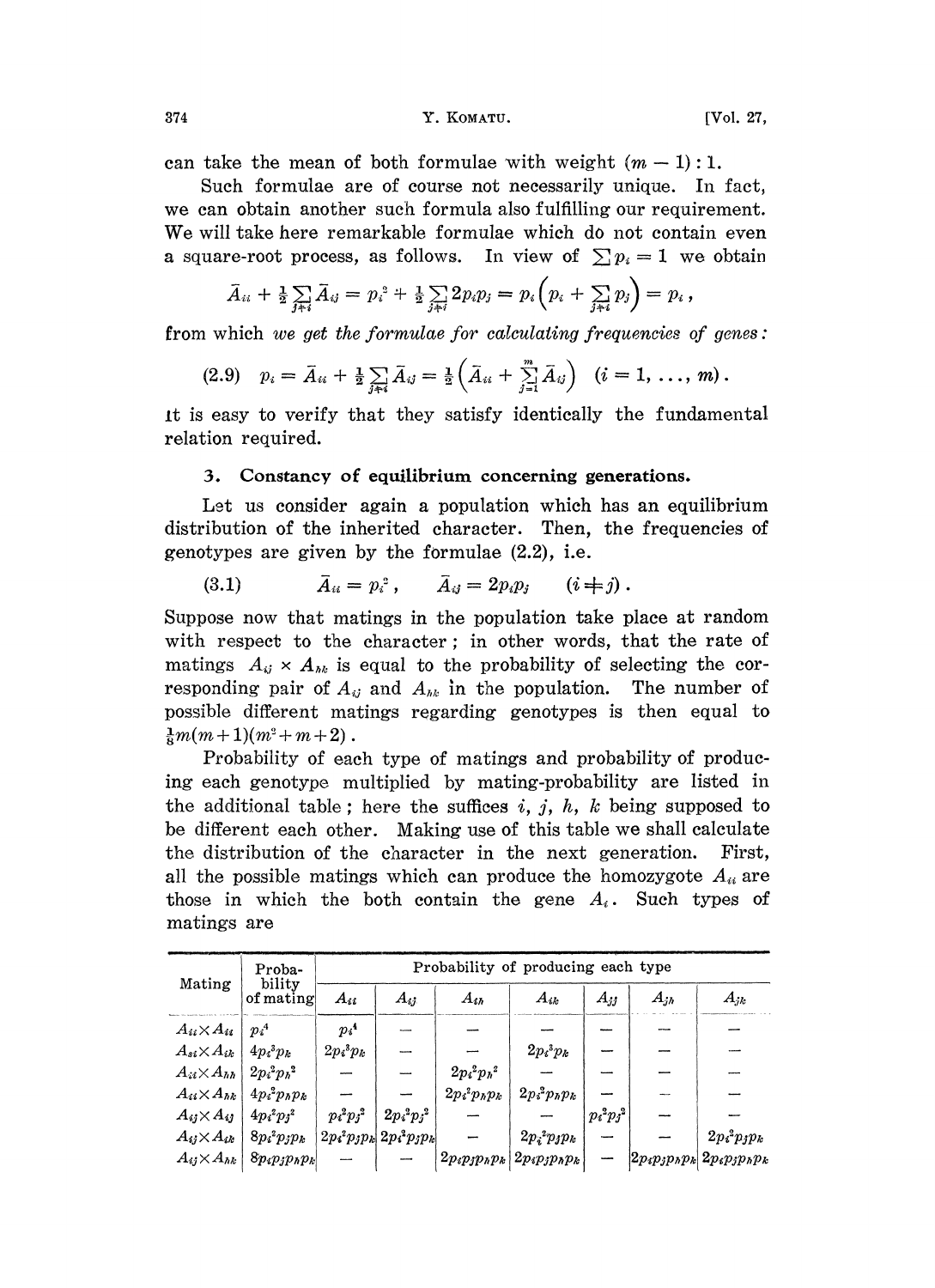No. 7.] Investigations on Inheritance. I. Distribution of Genes. 375

$$
(3.2) \qquad A_{ii} \times A_{ii}, \quad A_{ii} \times A_{ik}, \quad A_{ij} \times A_{ij}, \quad A_{ij} \times A_{ik};
$$

the total number of these matings is equal to  $\frac{1}{2}m(m+1)$ .

The probability of producing the type  $A_{ii}$  is then given by

$$
p_i^4 + 2p_i^3 \sum_{k+i} p_k + p_i^2 \sum_{j+i} p_j^2 + 2p_i^2 \sum_{j, k+i} \sum_{j < k} p_j p_k = p_i^2.
$$

Next, the possible matings which give rise to the heterozygote  $A_{ij}$  ( $i \neq j$ ) are those in which the one contains  $A_i$  and the other contains  $A_j$ . Such types of matings are

(3.3) 
$$
A_{ii} \times A_{ij}
$$
,  $A_{jj} \times A_{ji}$ ,  $A_{ii} \times A_{jk}$ ,  $A_{jj} \times A_{ik}$ ,  $A_{ii} \times A_{jj}$ ,  
\n $A_{ij} \times A_{ij}$ ,  $A_{ij} \times A_{ik}$ ,  $A_{ji} \times A_{jk}$ ,  $A_{ki} \times A_{kj}$ ,  $A_{in} \times A_{jk}$ ,

the total number of which is  $\frac{1}{2}(m-1)(m+6)$ .

The probability of producing the type 
$$
A_{ij}
$$
 is then given by  
\n
$$
2p_i^3p_j + 2p_j^3p_i + 2p_i^2p_j \sum_{k+i,j} p_k + 2p_j^2p_i \sum_{k+i,j} p_k + 2p_i^2p_j^2 + 2p_i^2p_j^2
$$
\n
$$
+ 2p_i^2p_j \sum_{k+i,j} p_k + 2p_j^2p_i \sum_{k+i,j} p_k + 2p_ip_j \sum_{k+i,j} p_k^2 + 2p_ip_j \sum_{k+i,j} p_kp_k = 2p_ip_j.
$$

Thus, frequencies of genotypes remaining constant concerning generations, those of phenotypes remain also constant. Hence:

Supposing that matings take place at random, the equilibrium distribution of the inherited character remains constant concerning generations.

## 4. Buffer effect against disturbances and stability of equilibrium.

The constancy of equilibrium distribution concerning generaions, stated in the preceding section, may be discussed from a more general stand-point. Consider now a population whose distribution of the inheritance character deviates from equilibrium state. It is a matter of indifference what is a cause of such deviation; for instance, it may be caused by migration of another races possessing different distributions. A general problem of such <sup>a</sup> cross-breeding will also be discussed in a subsequent chapter.

We first notice here that, when two or more races with different distributions are unified, the resulting distribution in new race with mosaic composition can generally never present an equilibrium state, even if each component race has been in equilibrium state. In fact, considering g races  $X^{(v)}$  ( $\nu = 1, ..., g$ ) with respective frequencies  $p_i^{(v)}$  of genes  $A_i$ , the frequencies of genotypes of such races are given by

(4.1) 
$$
\bar{A}_{ii}^{(v)} = p_i^{(v)_2}, \qquad \bar{A}_{ij}^{(v)} = 2p_i^{(v)}p_j^{(v)} \quad (i \neq j).
$$

Suppose now that the races  $X^{(v)}$  are mixed at the rate  $\lambda^{(v)} > 0$ with  $\sum_{\nu=1}^q \lambda^{(\nu)}=1$ , the distribution of the new-composed race then becomes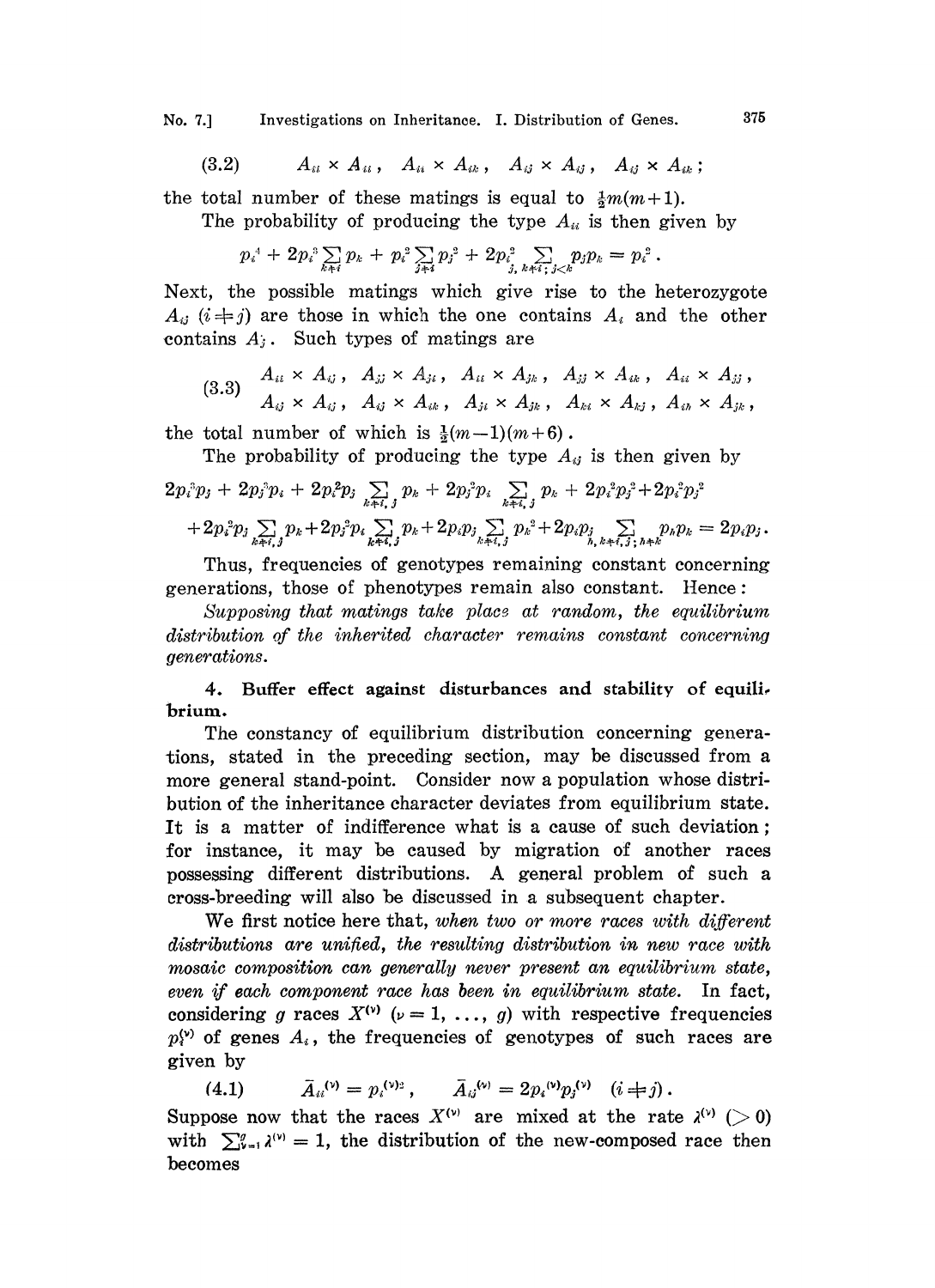376 Y. KOMATU.

$$
(4.2) \qquad \bar{A}_{ii} = \sum_{\nu=1}^{g} \lambda^{(\nu)} \bar{A}_{ii}^{(\nu)} , \qquad \bar{A}_{ij} = \sum_{\nu=1}^{g} \lambda^{(\nu)} \bar{A}_{ij}^{(\nu)}
$$

for which we have

$$
4\bar{A}_{ii}\bar{A}_{jj} - \bar{A}_{ij}^2 = 4\sum_{\nu=1}^{\nu} \lambda^{(\nu)} \bar{A}_{ii}^{(\nu)} \sum_{\nu=1}^{\sigma} \lambda^{(\nu)} \bar{A}_{jj}^{(\nu)} - \left(\sum_{\nu=1}^{\nu} \lambda^{(\nu)} \bar{A}_{ij}^{(\nu)}\right)^2
$$
  
\n
$$
(4.3) = 4\sum_{\nu=1}^{\sigma} \lambda^{(\nu)} p_i^{(\nu)} \sum_{\nu=1}^{\nu} \lambda^{(\nu)} p_j^{(\nu)} - \left(2\sum_{\nu=1}^{\sigma} \lambda^{(\nu)} p_i^{(\nu)} p_j^{(\nu)}\right)^2
$$
  
\n
$$
= 4\sum_{\mu<\nu} \lambda^{(\mu)} \lambda^{(\nu)} (p_i^{(\mu)} p_j^{(\nu)} - p_j^{(\mu)} p_i^{(\nu)})^2.
$$

From this we conclude immediately that the equilibrium condition (2.6) can be satisfied by the composed population if and only if all the component races have an identical distribution. It wilt be noted by the way that the fact  $4\overline{A}_{ii}\overline{A}_{jj}-\overline{A}_{ij}^2>0$  provided  $p_i^{(\mu)} \neq p_i^{(\nu)}$   $(i = 1, \ldots, m)$  at least for a pair of  $\mu$ ,  $\nu$ , follows simply from a well-known inequality due to Cauchy.

We now turn to <sup>a</sup> single population with distribution which is not in equilibrium state, and denote the frequencies of genotypes  $A_{ij}$  especially by

$$
P_{ij}
$$
  $(i, j = 1, ..., m; i \leq j)$   $(P_{ij} = P_{ji});$ 

here the relation  $\sum_{i\leq j}P_{ij}=1$  which corresponds to the second relation (2.1), being of course assumed to be satisfied. Our main object is to determine the distribution in the next generation. It will be shown that if the matings take place at random in the same sense as stated at the beginning part of the preceding section, the distribution will arrive at an equilibrium state soon in the next generation.

For this purpose, we consider first all the possible matings in the initial generation. All the kinds of matings are just as in the table in the preceding section, and those which can produce the homozygote  $A_{ii}$  are also the same as stated there in (3.3). But in our present case, we must take, as the probabilities of matings, the new quantities  $P_{ii}^2$ ,  $2P_{ii}P_{ik}$ ,  $P_{ij}^2$ ,  $2P_{ij}P_{ik}$ , instead of  $p_i^4$ ,  $4p_i^3p_k$ ,  $4p_i^2p_j^2$ ,  $8p_i^2p_jp_k$  in previous case, respectively. Making use of those probabilities we obtain the frequency of  $A_{ii}$  in the next generation as follows:

 $\bar{A}_{ii} = P_{ii}^2 + P_{ii} \sum_{k \neq i} P_{ik} + \frac{1}{4} \sum_{j \neq i} P_{jj}^2 + \frac{1}{2} \sum_{j, k \neq i} \sum_{i < k} P_{ij} P_{ik}$ (4.4)  $=\left(P_{ii}+\frac{1}{2}\sum_{k\neq i}P_{ik}\right)^2.$ 

In quite a similar manner, we calculate the frequency of the heterozygote  $A_{ij}$  ( $i \neq j$ ) in the next generation, namely